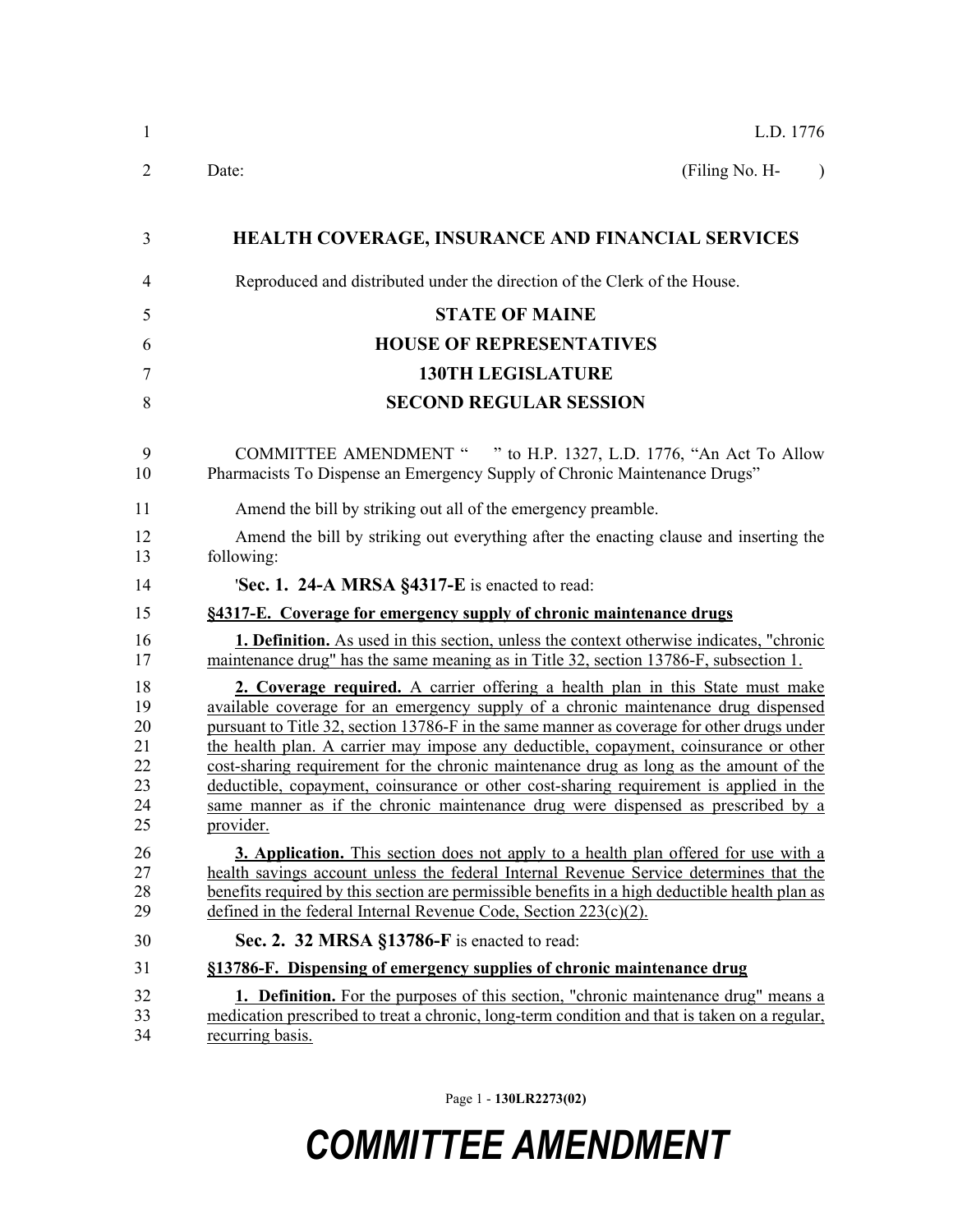| $\mathbf{1}$   | <b>2. Emergency supply.</b> A pharmacist may dispense an emergency supply of a chronic           |
|----------------|--------------------------------------------------------------------------------------------------|
| $\overline{2}$ | maintenance drug without a current, valid prescription from a practitioner, subject to the       |
| 3              | following requirements:                                                                          |
| $\overline{4}$ | A. The pharmacy at which the pharmacist is practicing has a record of a prescription             |
| 5              | for the chronic maintenance drug in the name of the patient who is requesting the                |
| 6              | emergency supply, including the amount of the chronic maintenance drug dispensed as              |
| $\overline{7}$ | provided in the most recent prescription or the standard unit of dispensing for the              |
| 8              | chronic maintenance drug, and the record of that prescription for the chronic                    |
| 9              | maintenance drug does not include a notation from a practitioner that no emergency               |
| 10             | supply is permitted;                                                                             |
| 11             | The pharmacist attempts but is unable to obtain authorization to refill the<br>В.                |
| 12             | prescription described in paragraph A from the practitioner who issued the prescription          |
| 13             | or another practitioner responsible for the patient's care;                                      |
| 14             | C. In the pharmacist's professional judgment, the chronic maintenance drug is essential          |
| 15             | to sustain the life of the patient or to continue therapy for a chronic condition of the         |
| 16             | patient and failure to dispense the chronic maintenance drug could reasonably produce            |
| 17             | undesirable health consequences or cause physical or mental discomfort;                          |
| 18             | D. Except as provided in this subsection, the amount of the chronic maintenance drug             |
| 19             | dispensed does not exceed a 30-day supply as provided in the prescription or, if the             |
| 20             | standard unit of dispensing for the chronic maintenance drug exceeds a 30-day supply,            |
| 21             | the amount of the chronic maintenance drug dispensed does not exceed the smallest                |
| 22             | standard unit of dispensing;                                                                     |
| 23             | E. With respect to a chronic maintenance drug that is a controlled substance included            |
| 24             | in Schedule III or IV of 21 United States Code, Section 812 or 21 Code of Federal                |
| 25             | Regulations, Section 1308, the amount of the chronic maintenance drug dispensed does             |
| 26             | not exceed a 7-day supply;                                                                       |
| 27             | F. The chronic maintenance drug is not a controlled substance included in Schedule I             |
| 28             | or II of 21 United States Code, Section 812 or 21 Code of Federal Regulations, Section           |
| 29             | 1308; and                                                                                        |
| 30             | G. The pharmacist has not dispensed the chronic maintenance drug in an emergency                 |
| 31             | supply under this subsection to the same patient more than twice in the preceding 12-            |
| 32             | month period.                                                                                    |
| 33             | The pharmacist shall exercise professional judgment in determining the amount of the             |
| 34             | chronic maintenance drug to be dispensed, up to the maximum amount specified in this             |
| 35             | subsection. The pharmacist shall notify the practitioner who issued the prescription or          |
| 36             | another practitioner responsible for the patient's care no later than 72 hours after the chronic |
| 37             | maintenance drug is dispensed. The pharmacist shall fulfill all documentation and other          |
| 38             | requirements established by the board when dispensing an emergency supply of a chronic           |
| 39             | maintenance drug.                                                                                |
| 40             | <b>3. Rules.</b> The board may adopt rules for determining what constitutes a chronic            |
| 41             | maintenance drug and what reporting procedures are necessary in dispensing an emergency          |
| 42             | supply of a chronic maintenance drug. Rules adopted by the board pursuant to this                |
| 43             | subsection are routine technical rules as defined in Title 5, chapter 375, subchapter 2-A.       |
| 44             | Amend the bill by striking out all of the emergency clause.                                      |

Page 2 - **130LR2273(02)**

## *COMMITTEE AMENDMENT*